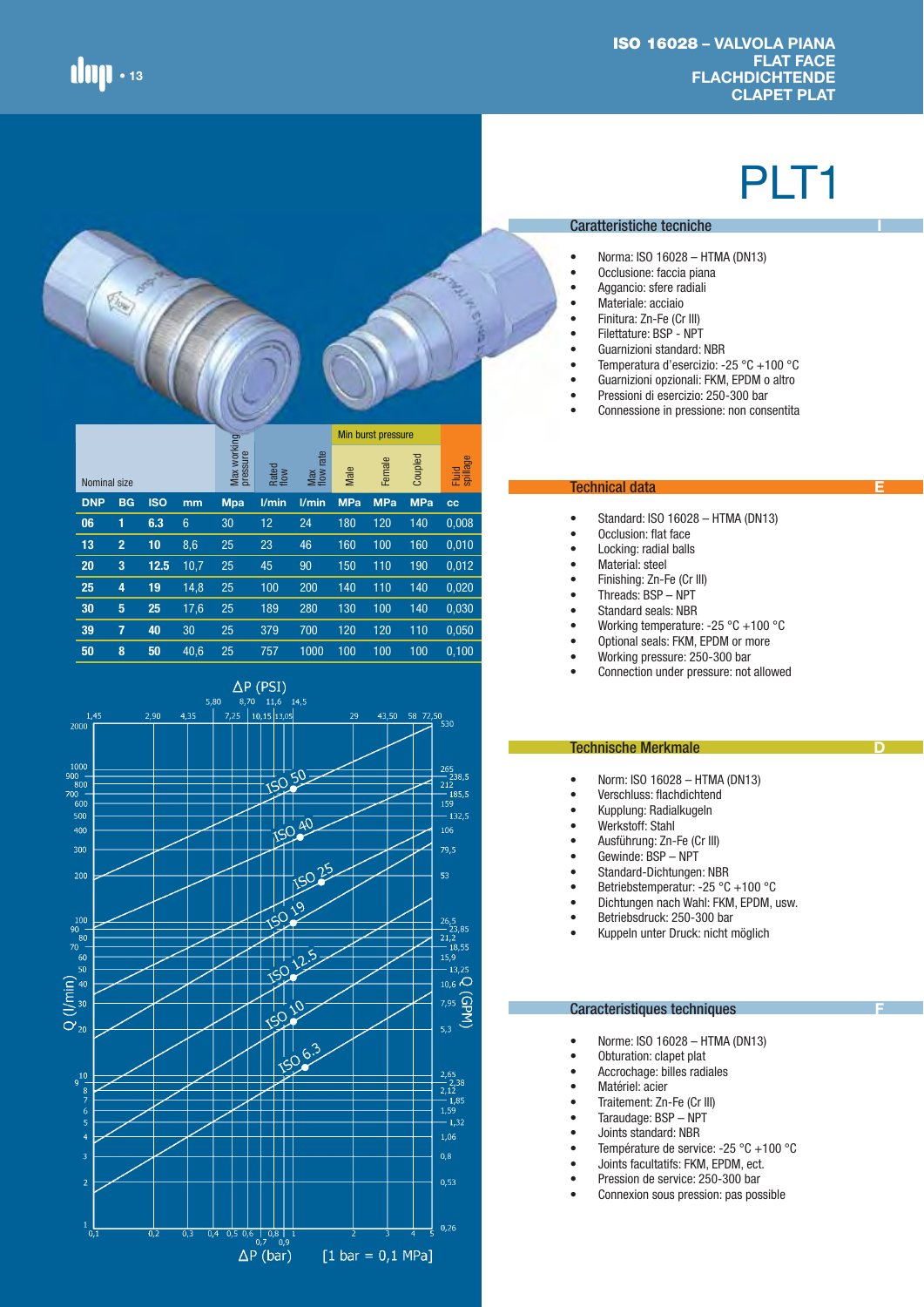**PLT1 DN06 - BG 1 - ISO 6.3**



|                 | <b>STANDARD</b> | FEMMINA - FEMALE - MUFFE - FEMELLE |            |                  | MASCHIO - MALE - STECKER - MALE |            |                  |  |
|-----------------|-----------------|------------------------------------|------------|------------------|---------------------------------|------------|------------------|--|
|                 |                 | COD.F                              | Weight (g) | Packaging (pcs.) | COD. M                          | Weight (g) | Packaging (pcs.) |  |
| <b>BSP 1/4"</b> | DIN 3852-2-X    | PLT1.0606.002                      | 181        | 100              | PLT1.0606.003                   | 99         | 200              |  |
| NPT 1/4"        | ANSI B1.20.3    | PLT1.0606.012                      | 181        | 100              | PLT1.0606.013                   | 99         | 200              |  |

# **PLT1 DN13 - BG 2 - ISO 10**



| L2   | L3   |                 | <b>STANDARD</b> | FEMMINA - FEMALE - MUFFE - FEMELLE |            |                  | MASCHIO - MALE - STECKER - MALE |            |                  |  |
|------|------|-----------------|-----------------|------------------------------------|------------|------------------|---------------------------------|------------|------------------|--|
|      |      |                 |                 | COD.F                              | Weight (g) | Packaging (pcs.) | COD. M                          | Weight (g) | Packaging (pcs.) |  |
| 67,3 | 63.5 | <b>BSP 3/8"</b> | DIN 3852-2-X    | PLT1.1310.002                      | 256        | 60               | PLT1.1310.003                   | 156        | 76               |  |
| 67,3 | 63.5 | <b>NPT 3/8"</b> | ANSI B1.20.3    | PLT1.1310.012                      | 259        | 60               | PLT1.1310.013                   | 159        | 76               |  |
| 72,3 | 67.5 | <b>BSP 1/2"</b> | DIN 3852-2-X    | PLT1.1313.002                      | 253        | 60               | PLT1.1313.003                   | 151        | 76               |  |
| 72.3 | 67.5 | NPT 1/2"        | ANSI B1.20.3    | PLT1.1313.012                      | 256        | 60               | PLT1.1313.013                   | 154        | 76               |  |

# **PLT1 DN20 - BG 3 - ISO 12.5**



| CH <sub>2</sub> |      | L3   |          | <b>STANDARD</b> | FEMMINA - FEMALE - MUFFE - FEMELLE |            |                  | MASCHIO - MALE - STECKER - MALE |            |                  |
|-----------------|------|------|----------|-----------------|------------------------------------|------------|------------------|---------------------------------|------------|------------------|
|                 |      |      |          |                 | COD.F                              | Weight (g) | Packaging (pcs.) | COD. M                          | Weight (g) | Packaging (pcs.) |
| -32             | 78.5 | 72.5 | BSP 1/2" | DIN 3852-2-X    | PLT1.2013.002                      | 413        | 35               | PLT1.2013.003                   | 305        | 42               |
| 32              | 84   | 74   | NPT 1/2" | ANSI B1.20.3    | PLT1.2013.012                      | 408        | 35               | PLT1.2013.013                   | 314        | 42               |
| 36              | 84   | 74.5 | BSP 3/4" | DIN 3852-2-X    | PLT1.2019.002                      | 445        | 35               | PLT1.2019.003                   | 282        | 42               |
| 36              | 84   | 74   | NPT 3/4" | ANSI B1.20.3    | PLT1.2019.012                      | 451        | 35               | PLT1.2019.013                   | 290        | 42               |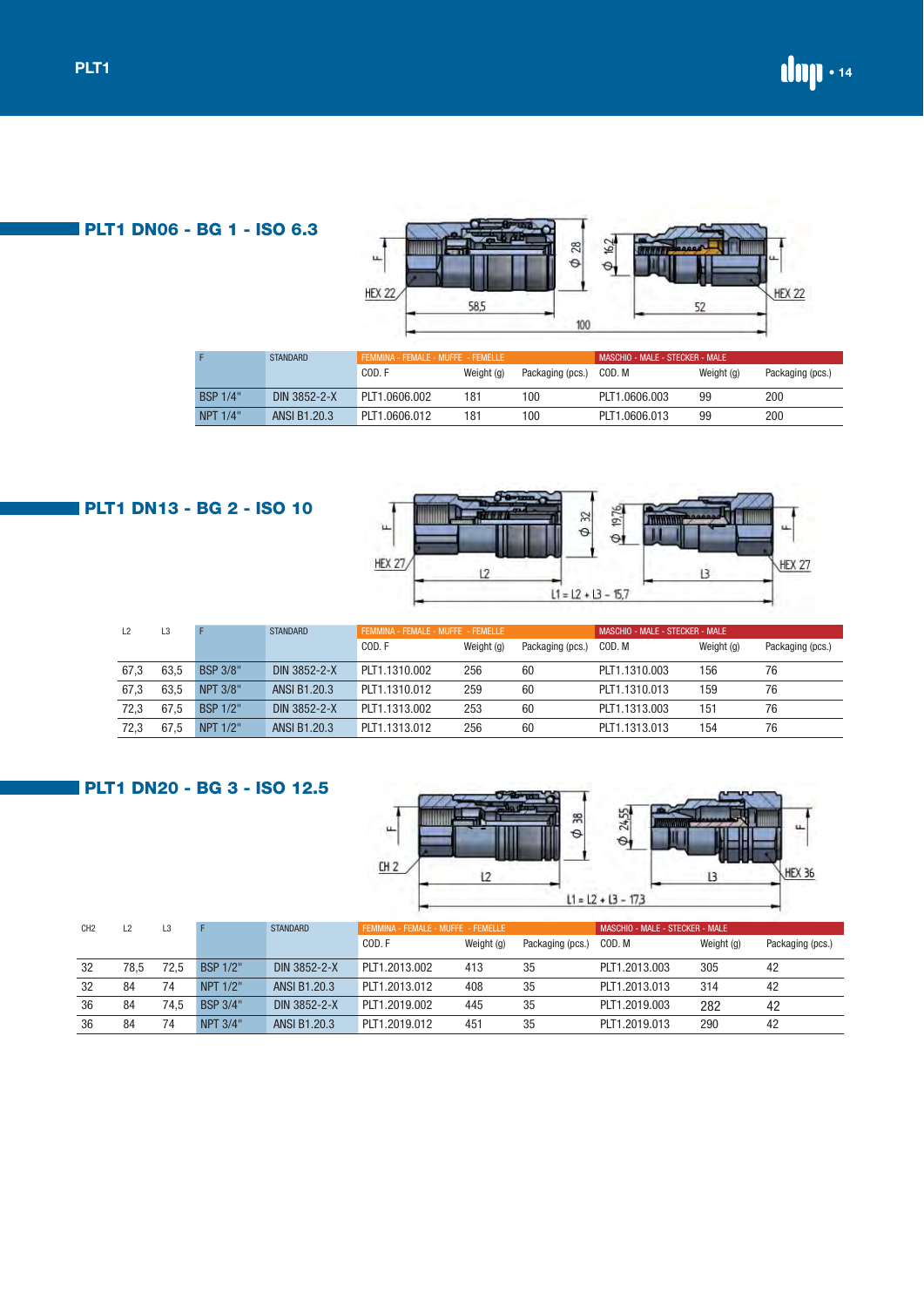|                 |                     | HEX 46                             | 93,6       | 157,5            |                                 | -86        | HEX 41           |
|-----------------|---------------------|------------------------------------|------------|------------------|---------------------------------|------------|------------------|
| F               | <b>STANDARD</b>     | FEMMINA - FEMALE - MUFFE - FEMELLE |            |                  | MASCHIO - MALE - STECKER - MALE |            |                  |
|                 |                     | COD.F                              | Weight (g) | Packaging (pcs.) | COD. M                          | Weight (g) | Packaging (pcs.) |
| <b>BSP 3/4"</b> | DIN 3852-2-X        | PLT1.2519.002                      | 850        | 23               | PLT1.2519.003                   | 492        | 30               |
| <b>NPT 3/4"</b> | <b>ANSI B1.20.3</b> | PLT1.2519.012                      | 857        | 23               | PLT1.2519.013                   | 500        | 30               |
| <b>BSP 1"</b>   | DIN 3852-2-X        | PLT1.2525.002                      | 789        | 23               | PLT1.2525.003                   | 439        | 30               |

29,95

 $\phi$  48

| <b>PLT1 DN30 - BG 5 - ISO 25</b> |                       |                 | ш.<br><b>HEX 50</b>                | 109,3      | <b>Control Property</b> | 위<br>55<br>$\Theta$<br>$\Theta$<br>177 | 111729211  | u.<br><b>HEX 50</b> |
|----------------------------------|-----------------------|-----------------|------------------------------------|------------|-------------------------|----------------------------------------|------------|---------------------|
|                                  |                       | <b>STANDARD</b> | FEMMINA - FEMALE - MUFFE - FEMELLE |            |                         | MASCHIO - MALE - STECKER - MALE        |            |                     |
|                                  |                       |                 | COD.F                              | Weight (g) | Packaging (pcs.)        | COD. M                                 | Weight (g) | Packaging (pcs.)    |
|                                  | <b>BSP 1"1/4</b>      | DIN 3852-2-X    | PLT1.3031.002                      | 1139       |                         | PLT1.3031.003                          | 648        | 20                  |
|                                  | NPT $1"$ <sup>1</sup> | ANSI B1.20.3    | PLT1.3031.012                      | 1162       |                         | PLT1.3031.013                          | 661        | 20                  |

NPT 1" ANSI B1.20.3 PLT1.2525.012 801 23 PLT1.2525.013 440 30



# **PLT1 DN50 - BG 8 - ISO 50**

|                                  |                 |                                    | 147.4      |                  | 283                             | 173        |                  |
|----------------------------------|-----------------|------------------------------------|------------|------------------|---------------------------------|------------|------------------|
|                                  | <b>STANDARD</b> | FEMMINA - FEMALE - MUFFE - FEMELLE |            |                  | MASCHIO - MALE - STECKER - MALE |            |                  |
|                                  |                 | COD.F                              | Weight (g) | Packaging (pcs.) | COD. M                          | Weight (g) | Packaging (pcs.) |
| <b>BSP 2"</b>                    | DIN 3852-2-X    | PLT1.5051.112                      | 5500       |                  | PLK4.5051.113                   | 4890       |                  |
| NPT <sub>2"</sub>                | ANSI B1.20.3    | PLT1.5051.012                      | 5400       |                  | PLK4.5051.013                   | 4790       |                  |
| $1"$ <sup>1</sup> / <sub>2</sub> | <b>SAE 3000</b> | PLT1.5051.002                      | 6440       |                  | PLK4.5051.003                   | 5830       |                  |

HEX 80

PLK4 DN50

ü.

HEX 80

 $729$ 

 $\Theta$ 

 $\phi$  103

**PLT1 DN25 - BG 4 - ISO 19**